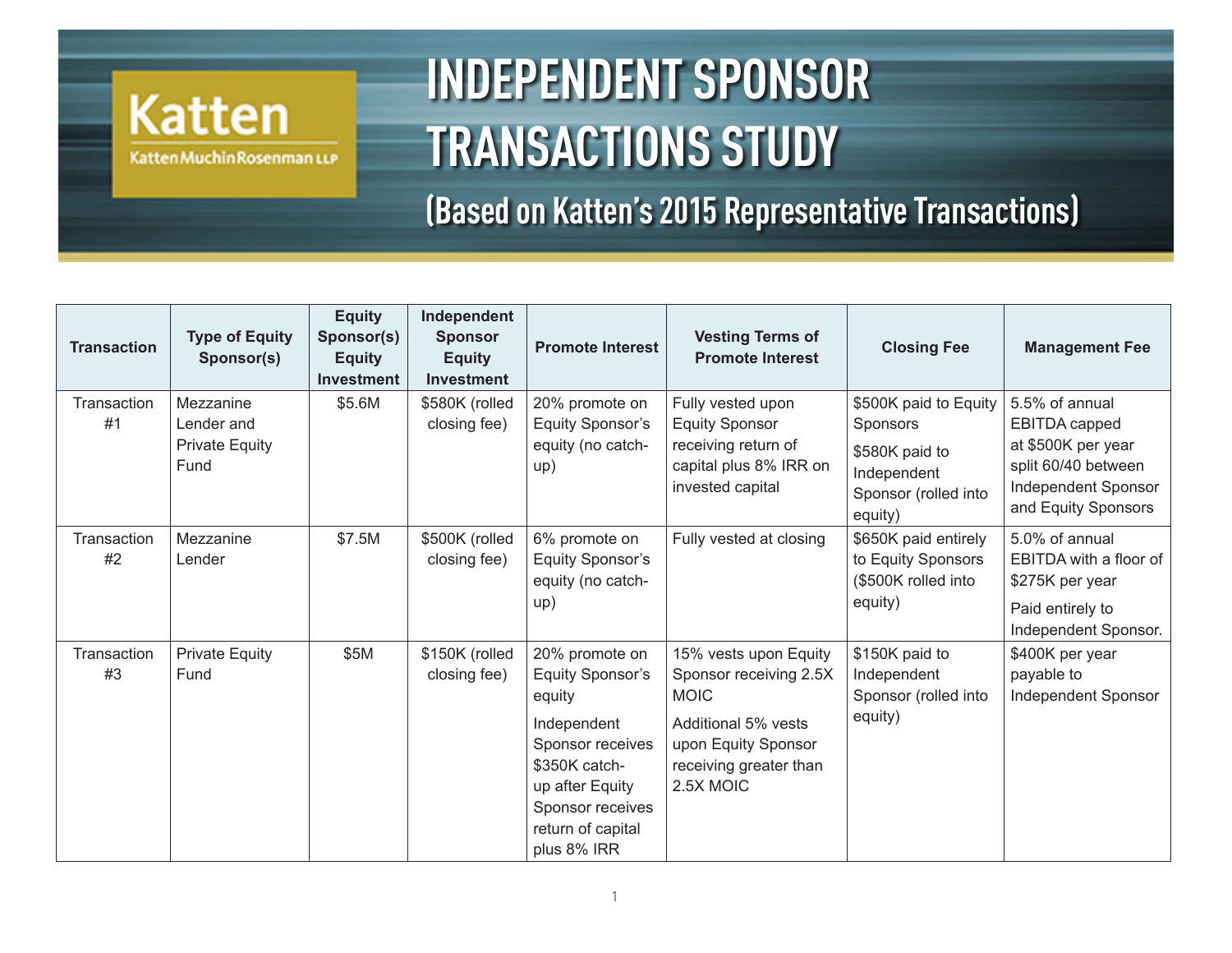| <b>Transaction</b> | <b>Type of Equity</b><br>Sponsor(s) | <b>Equity</b><br>Sponsor(s)<br><b>Equity</b><br><b>Investment</b> | Independent<br><b>Sponsor</b><br><b>Equity</b><br><b>Investment</b> | <b>Promote Interest</b>                                               | <b>Vesting Terms of</b><br><b>Promote Interest</b>                                                                                                                                                                                                                                                           | <b>Closing Fee</b>                                                          | <b>Management Fee</b>                                                                                                   |
|--------------------|-------------------------------------|-------------------------------------------------------------------|---------------------------------------------------------------------|-----------------------------------------------------------------------|--------------------------------------------------------------------------------------------------------------------------------------------------------------------------------------------------------------------------------------------------------------------------------------------------------------|-----------------------------------------------------------------------------|-------------------------------------------------------------------------------------------------------------------------|
| Transaction<br>#4  | <b>Private Equity</b><br>Fund       | \$2M                                                              | None                                                                | 30% promote on<br><b>Equity Sponsor's</b><br>equity (no catch-<br>up) | 10% vested at closing<br>Additional 2.5% vests<br>between 1.25X and<br>1.5X MOIC<br>Additional 2.5% vests<br>between 1.5X and 2.0X<br><b>MOIC</b><br>Additional 5% vests<br>between 2.0X and 2.5X<br><b>MOIC</b><br>Additional 5% vests<br>between 2.5X and 3X<br><b>MOIC</b><br>Additional 5% vests if      | \$100K paid to Equity<br>Sponsor<br>\$40K paid to<br>Independent<br>Sponsor | None                                                                                                                    |
| Transaction<br>#5  | <b>Private Equity</b><br>Fund       | \$5M                                                              | \$900K (rolled<br>closing fee)                                      | 30% promote on<br><b>Equity Sponsor's</b><br>equity (no catch-<br>up) | MOIC greater than 3.0X<br>10% vests upon Equity<br>Sponsor receiving<br>return of capital plus<br><b>10% IRR</b><br>Additional 10% vests<br>upon Equity Sponsor<br>receiving return of<br>capital plus 20% IRR<br>Additional 10% vests<br>upon Equity Sponsor<br>receiving return of<br>capital plus 25% IRR | \$900K paid to<br>Independent<br>Sponsor (rolled into<br>equity)            | 5.0% of annual<br>EBITDA capped<br>at \$400K per year<br>paid to Independent<br>Sponsor<br>Floor of \$250K per<br>year. |
| Transaction<br>#6  | <b>Private Equity</b><br>Fund       | \$17M                                                             | \$500K (rolled<br>closing fee)                                      | 10% promote on<br><b>Equity Sponsor's</b><br>equity (no catch-<br>up) | Fully vested upon<br><b>Equity Sponsor</b><br>receiving return of<br>capital plus 8% IRR                                                                                                                                                                                                                     | \$500K to<br>Independent<br>Sponsor (rolled into<br>equity)                 | \$500K per year to<br>Independent Sponsor                                                                               |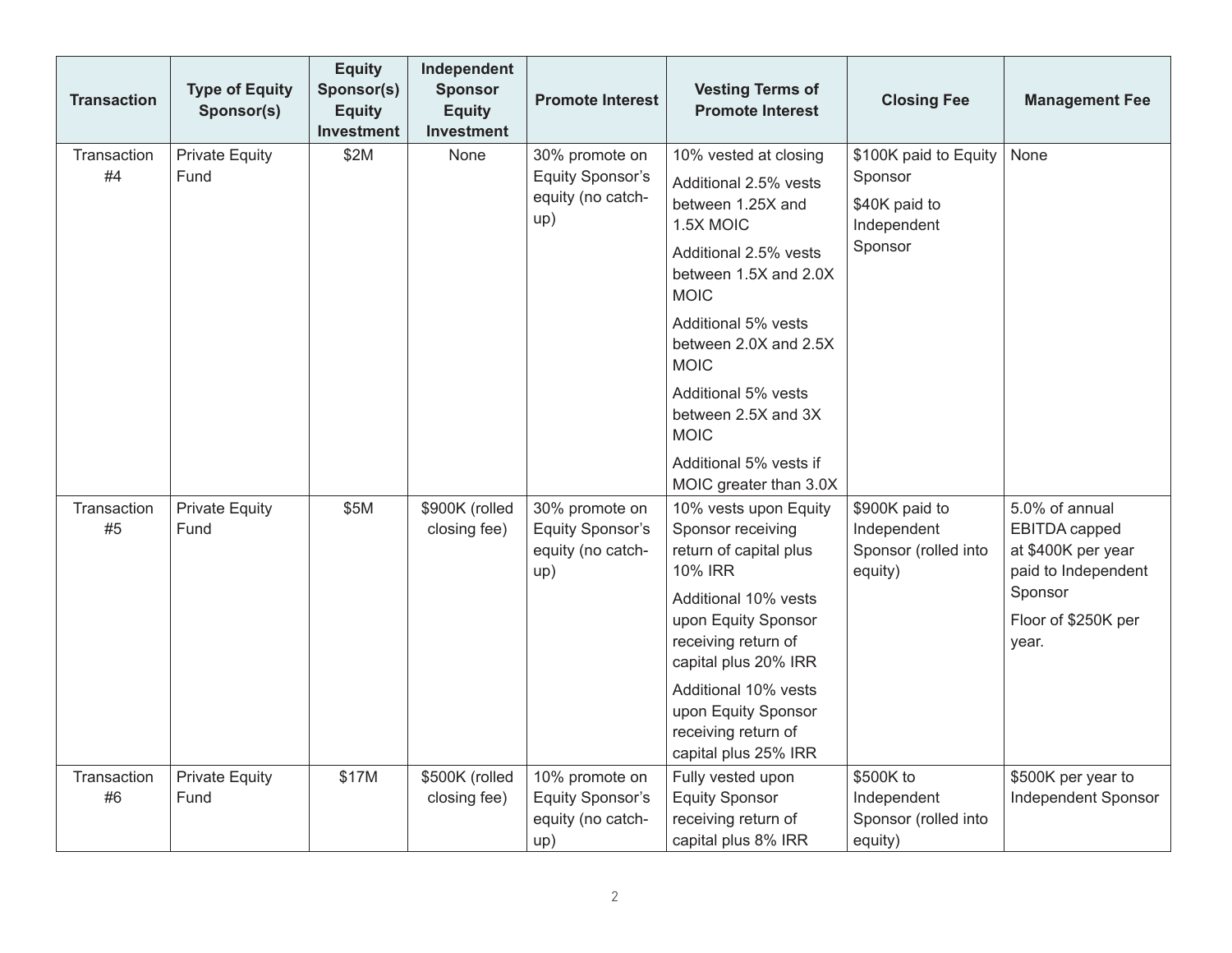| <b>Transaction</b> | <b>Type of Equity</b><br>Sponsor(s)                      | <b>Equity</b><br>Sponsor(s)<br><b>Equity</b><br><b>Investment</b> | Independent<br><b>Sponsor</b><br><b>Equity</b><br><b>Investment</b> | <b>Promote Interest</b>                                                                                                                                  | <b>Vesting Terms of</b><br><b>Promote Interest</b>                                                                                                                                                                                                                                                                                       | <b>Closing Fee</b>                                                 | <b>Management Fee</b>                                                                                                          |
|--------------------|----------------------------------------------------------|-------------------------------------------------------------------|---------------------------------------------------------------------|----------------------------------------------------------------------------------------------------------------------------------------------------------|------------------------------------------------------------------------------------------------------------------------------------------------------------------------------------------------------------------------------------------------------------------------------------------------------------------------------------------|--------------------------------------------------------------------|--------------------------------------------------------------------------------------------------------------------------------|
| Transaction<br>#7  | <b>Private Equity</b><br>Fund and Family<br>Office       | \$5.45M                                                           | \$20K                                                               | Up to 50% of<br>promote on Equity<br>Sponsor's equity<br>(subject to catch-<br>up after Equity<br>Sponsor receives<br>return of capital<br>plus 15% IRR) | Independent Sponsor<br>receives catch-up after<br><b>Equity Sponsor receives</b><br>return of capital plus 15%<br>IRR, until Independent<br>Sponsor has received<br>an amount equal to 25%<br>of distributions made to<br><b>Equity Sponsor</b><br>After catch-up,<br>Independent Sponsor<br>receives 25% promote<br>on Equity Sponsor's | \$200K to<br>Independent<br>Sponsor                                | 8% of EBITDA,<br>subject to \$250K floor<br>and \$750K cap<br>Split 80/20 between<br>Independent Sponsor<br>and Equity Sponsor |
|                    |                                                          |                                                                   |                                                                     |                                                                                                                                                          | equity until Equity<br>Sponsor receives greater<br>of 35% IRR or 2X MOIC<br>Promote then increases<br>to 50% (with second<br>catch up equal to 50%<br>of distributions made to<br><b>Equity Sponsor after first</b><br>catch-up)                                                                                                         |                                                                    |                                                                                                                                |
| Transaction<br>#8  | <b>Private Equity</b><br>Fund and<br>Mezzanine<br>Lender | \$19.7M                                                           | \$300K                                                              | 20% promote on<br><b>Equity Sponsor's</b><br>equity (subject<br>to catch-up after<br><b>Equity Sponsor</b><br>receives 2.25X<br>MOIC)                    | Fully vested upon<br><b>Equity Sponsor</b><br>receiving 1.5X MOIC                                                                                                                                                                                                                                                                        | \$625K to<br>Independent<br>Sponsor (\$300K<br>rolled into equity) | \$500K per year to<br>Independent Sponsor                                                                                      |